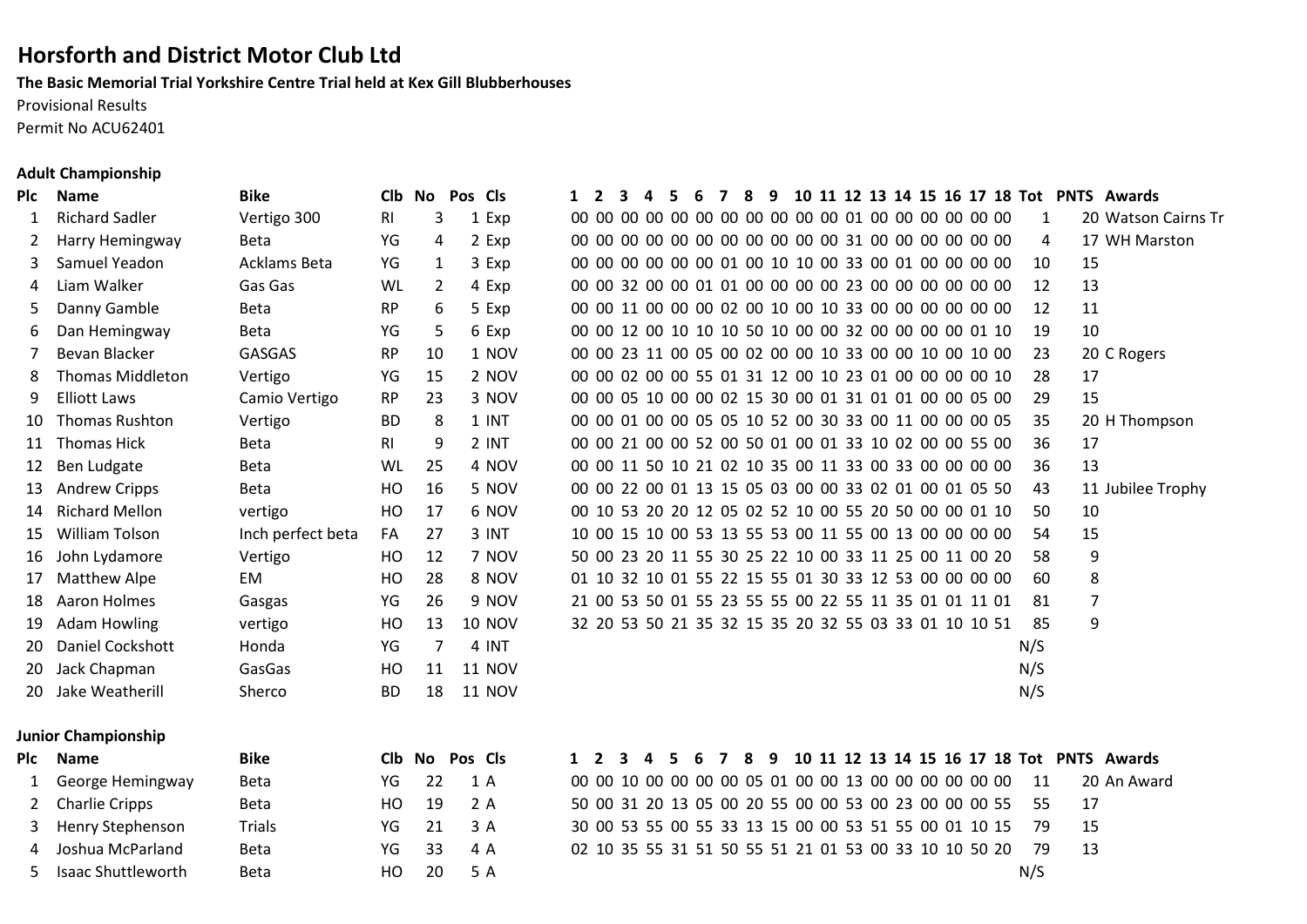## **Adult Clubman A**

| Plc | <b>Name</b>                | <b>Bike</b>     |                | Clb No | Pos Cls         |                                                           |  |    |  |  |  |  |  |                                              |      |                | 1 2 3 4 5 6 7 8 9 10 11 12 13 14 15 16 17 18 Tot PNTS Awards |  |
|-----|----------------------------|-----------------|----------------|--------|-----------------|-----------------------------------------------------------|--|----|--|--|--|--|--|----------------------------------------------|------|----------------|--------------------------------------------------------------|--|
| 1   | Peter Sharp                | vertigo         | RI             | 30     | 1 A NOV         | 00 00 10 00 21 00 03 20 15 00 00 00 00 11 00 00 00 00     |  |    |  |  |  |  |  |                                              | 17   |                | 20 An Award                                                  |  |
| 2   | <b>Richard Shepherd</b>    | Montesa         | WE             | 37     | 2 A NOV         | 00 00 50 00 00 11 10 01 55 00 00 01 10 20 01 30 10 00     |  |    |  |  |  |  |  |                                              | 28   | 17             |                                                              |  |
| 3   | Sam Cahill                 | <b>TRS</b>      | YG             | 68     | 3 A NOV         | 00 01 30 00 00 01 20 22 55 10 23 00 00 12 01 00 11 00     |  |    |  |  |  |  |  |                                              | 33   | 15             |                                                              |  |
| 4   | John Bannister             | <b>Beta</b>     | YG             | 36     | 4 A NOV         | 00 00 53 00 01 00 23 11 55 20 30 01 01 03 01 10 00 00     |  |    |  |  |  |  |  |                                              | 38   | 13             |                                                              |  |
| 5   | Paul Kettlewell            | Sherco          | HO             | 52     | 5 A NOV         | 00 12 51 00 50 11 52 12 35 11 00 00 00 20 01 00 00 00     |  |    |  |  |  |  |  |                                              | 39   | 11             |                                                              |  |
| 6   | <b>Graham Tales</b>        | Beta            | R <sub>l</sub> | 64     | 1 A 045 INT     | 00 00 13 00 21 05 23 01 35 21 11 01 00 22 00 05 00 00     |  |    |  |  |  |  |  |                                              | 41   | 10             |                                                              |  |
| 7   | Thomas Jackson             | Montesa         | FA             | 40     | 6 A NOV         | 00 00 53 00 12 00 33 35 05 11 13 02 11 11 00 00 33 00     |  |    |  |  |  |  |  |                                              | 48   | 9              |                                                              |  |
| 8   | Paul Gravestock            |                 | YG             | 55     | 7 A NOV         | 00 10 52 00 12 01 32 21 55 12 30 51 00 13 01 01 01 00     |  |    |  |  |  |  |  |                                              | 49   | 8              |                                                              |  |
| 9   | Anthony Brown              | AB Tyres gasgas | IL             | 39     | 8 A NOV         | 00 10 52 00 30 01 35 25 35 21 20 01 01 30 00 10 50 00     |  |    |  |  |  |  |  |                                              | 51   | $\overline{7}$ |                                                              |  |
| 10  | Shaun Hazelwood            | <b>TRS</b>      | YG             | 44     | 9 A NOV         | 00 00 23 10 20 00 33 05 55 20 33 12 05 12 00 00 50 00     |  |    |  |  |  |  |  |                                              | 53   | 6              |                                                              |  |
| 11  | Daniel Hole                | Beta            | YG             | 62     | <b>10 A NOV</b> | 00 00 33 00 03 01 30 00 35 31 32 02 33 02 00 55 31 00     |  |    |  |  |  |  |  |                                              | 54   | 5              |                                                              |  |
| 12  | Nigel Crowther             | Vertigo         | <b>WL</b>      | 54     | <b>11 A NOV</b> | 00 00 30 00 35 05 30 55 55 21 03 03 12 12 00 00 10 00     |  |    |  |  |  |  |  |                                              | 55   | 4              |                                                              |  |
| 13  | Peter Field                | Gas gas         | HO             | 63     | <b>12 A NOV</b> | 00 10 53 00 53 01 05 13 55 02 21 00 51 32 00 01 05 00     |  |    |  |  |  |  |  |                                              | 59   | 3              |                                                              |  |
| 14  | <b>Matthew Hopkinson</b>   | Trs 300rr       | HO             | 43     | <b>13 A NOV</b> | 00 00 51 50 23 51 32 32 35 11 23 01 03 12 01 00 13 00     |  |    |  |  |  |  |  |                                              | 59   | $\overline{2}$ |                                                              |  |
| 15  | Jake Walker                | Gas Gas         | FA             | 42     | <b>14 A NOV</b> | 00 10 55 00 33 01 25 25 55 00 32 03 00 02 00 01 55 00     |  |    |  |  |  |  |  |                                              | 63   | $\mathbf{1}$   |                                                              |  |
| 16  | Neil Wright                | <b>TRS</b>      | <b>SV</b>      | 45     | <b>15 A NOV</b> | 00 01 33 00 15 11 01 32 55 22 22 12 22 52 00 11 53 00     |  |    |  |  |  |  |  |                                              | 63   |                |                                                              |  |
| 17  | Kris Gilyeat               | <b>Beta</b>     | R <sub>l</sub> | 34     | <b>16 A NOV</b> | 00 01 33 01 22 01 55 00 55 12 31 02 12 33 51 33 35 00     |  |    |  |  |  |  |  |                                              | 71   |                |                                                              |  |
| 18  | <b>Tony Heath</b>          | beta            | HO             | 59     | <b>17 A NOV</b> | 00 11 53 00 53 11 55 23 55 20 33 03 12 13 01 00 35 00     |  |    |  |  |  |  |  |                                              | 72   |                |                                                              |  |
| 19  | Errol Brown                | Vertigo         | HO             | 41     | <b>18 A NOV</b> | 00 02 53 00 33 11 53 22 55 50 33 02 21 23 12 00 35 00     |  |    |  |  |  |  |  |                                              | 72   |                |                                                              |  |
| 20  | Josh Gardner               | Gas Gas         | RP             | 61     | <b>19 A NOV</b> | 00 31 33 00 20 01 35 33 35 35 53 00 15 13 01 33 22 10     |  |    |  |  |  |  |  |                                              | 73   |                |                                                              |  |
| 21  | Oliver Gardner             | <b>Beta</b>     | <b>RP</b>      | 46     | <b>20 A NOV</b> | 00 11 35 00 35 15 35 23 55 33 53 10 03 33 11 13 52 10     |  |    |  |  |  |  |  |                                              | 85   |                |                                                              |  |
| 22  | Leon Wood                  | Trs             | HO             | 47     | <b>21 A NOV</b> | 00 51 33 13 35 11 15 25 55 53 33 01 05 13 23 13 51 00     |  |    |  |  |  |  |  |                                              | 88   |                |                                                              |  |
| 23  | <b>Thomas Green</b>        | Trs             | HO             | 51     | <b>22 A NOV</b> | 00 00 55 00 35 01 33 15 55 25 53 05 52 23 12 22 35 00     |  |    |  |  |  |  |  |                                              | 88   |                |                                                              |  |
| 24  | Thomas Hain                | Beta            | YG             | 58     | <b>23 A NOV</b> | 00 10 53 00 35 01 55 15 55 55 53 21 22 33 05 53 52 00     |  |    |  |  |  |  |  |                                              | 95   |                |                                                              |  |
| 25  | <b>Christopher Harsley</b> | Vertigo         | <b>BD</b>      | 38     | <b>24 A NOV</b> | 00 10 53 00 33 13 52 25 55 33 33 03 35 33 52 33 55 00     |  |    |  |  |  |  |  |                                              | 95   |                |                                                              |  |
| 26  | Martin Allen               | <b>Trials</b>   | HO             | 60     | <b>25 A NOV</b> | 00 51 25 00 55 32 35 35 55 31 32 33 55 23 15 15 25 00 103 |  |    |  |  |  |  |  |                                              |      |                |                                                              |  |
| 27  | Philip Blacka              | <b>Beta</b>     | <b>BD</b>      | 53     | <b>26 A NOV</b> |                                                           |  |    |  |  |  |  |  |                                              | N/S  |                |                                                              |  |
| 28  | Joshua Snowden             | <b>Beta</b>     | <b>RP</b>      | 50     | 27 A NOV        | Or 00 3r 01 3r 02 25 35 55 53 33 01 1r 1r 3r 2r 5r 5r RET |  |    |  |  |  |  |  |                                              |      |                |                                                              |  |
| 29  | Ben Raynor                 | <b>Beta</b>     | RI             | 48     | <b>28 A NOV</b> |                                                           |  |    |  |  |  |  |  | r r r r r 1r 5r 0r 5r 5r 1r 2r 0r 5r 5r 5r r | RET  |                |                                                              |  |
|     | <b>Junior Clubman A</b>    |                 |                |        |                 |                                                           |  |    |  |  |  |  |  |                                              |      |                |                                                              |  |
| Plc | <b>Name</b>                | <b>Bike</b>     |                |        | Clb No Pos Cls  | 1 2 3 4                                                   |  | 56 |  |  |  |  |  |                                              |      |                | 7 8 9 10 11 12 13 14 15 16 17 18 Tot PNTS Awards             |  |
| 1   | Harrison Lightfoot         | Beta            | YG             | 67     | 1B              | 00 00 33 00 33 00 55 53 55 21 32 03 01 10 00 00 01 00     |  |    |  |  |  |  |  |                                              | - 54 |                | 20 An Award                                                  |  |
| 2   | <b>Charlie Petty</b>       | <b>Beta</b>     | <b>SV</b>      | 65     | 2B              | 00 31 55 00 33 15 55 35 55 35 35 03 33 33 55 32 55 01 111 |  |    |  |  |  |  |  |                                              |      | 17             |                                                              |  |
| 3   | <b>Harry Cripps</b>        | beta            | HO             | 66     | 3 B             |                                                           |  |    |  |  |  |  |  |                                              | N/S  |                |                                                              |  |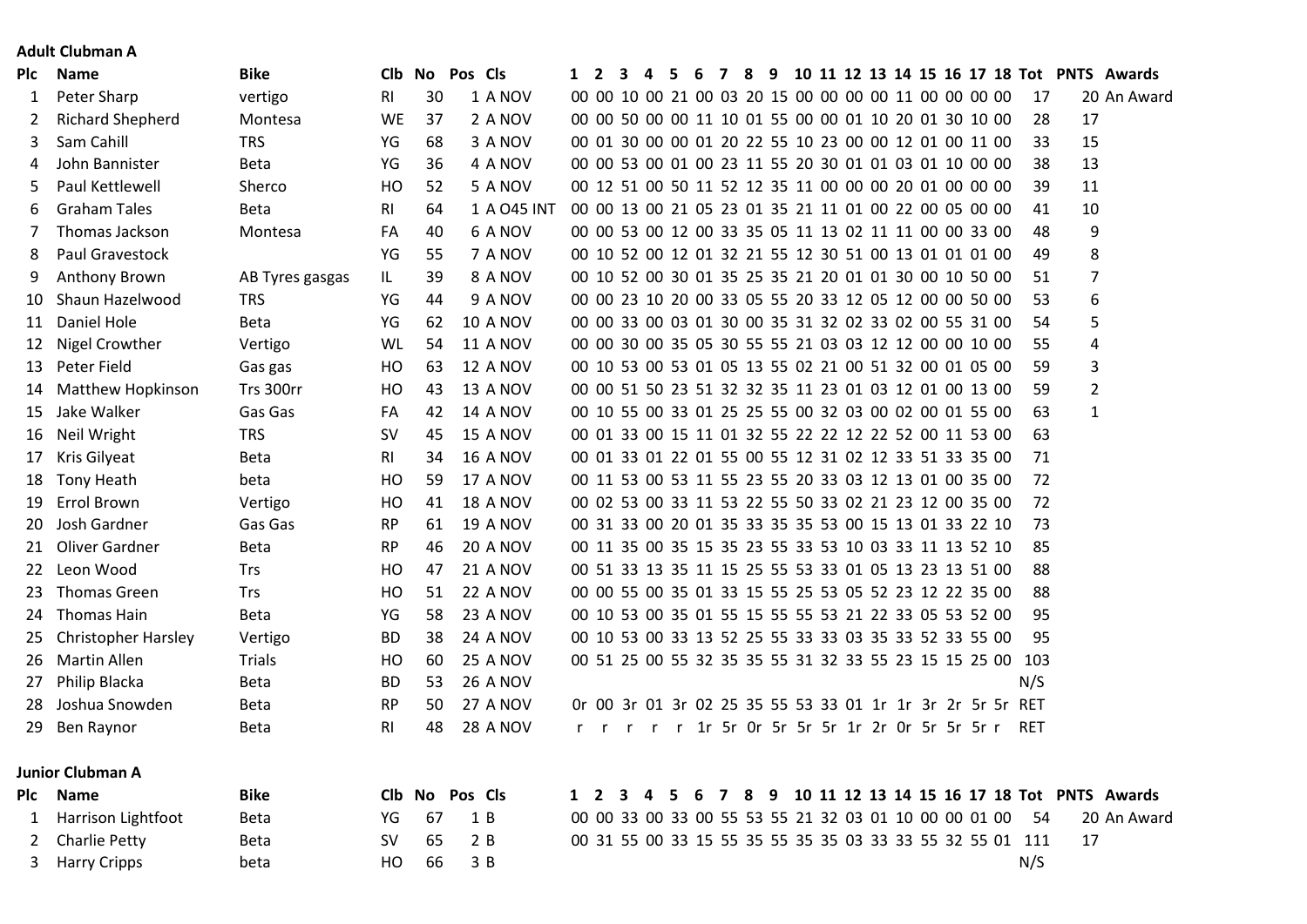#### **Junior Clubman A NCP**

| Plc Name        | <b>Bike</b> | Clb No Pos Cls |              |  |  |  |  |  |  |  |  |  | 1 2 3 4 5 6 7 8 9 10 11 12 13 14 15 16 17 18 Tot         |
|-----------------|-------------|----------------|--------------|--|--|--|--|--|--|--|--|--|----------------------------------------------------------|
| 1 Jamie Sharp   | Beta        |                | RI 32 1 ANCP |  |  |  |  |  |  |  |  |  | 00 21 53 03 15 10 53 51 55 21 21 03 11 22 11 32 23 00 72 |
| 2 Arran Sherwin | Beta        | HO 31          | 2 A NCP      |  |  |  |  |  |  |  |  |  | 20 01 53 00 53 02 33 21 55 11 21 01 53 22 10 35 33 00 73 |

#### **Adult Clubman B**

| Plc | <b>Name</b>              | <b>Bike</b> | <b>CIb</b>     | No  | Pos Cls |                 | $\mathbf{1}$ | $\overline{2}$ | $\mathbf{3}$ | $\overline{\mathbf{4}}$ | - 5 | - 6 | $\overline{7}$ | 8 | 9 |  |  |  |                                                       |    |                | 10 11 12 13 14 15 16 17 18 Tot PNTS Awards |
|-----|--------------------------|-------------|----------------|-----|---------|-----------------|--------------|----------------|--------------|-------------------------|-----|-----|----------------|---|---|--|--|--|-------------------------------------------------------|----|----------------|--------------------------------------------|
| 1   | Phillip Hammond          | sherco      | WE             | 101 |         | 1 B NOV         |              |                |              |                         |     |     |                |   |   |  |  |  | 00 00 21 00 31 01 00 53 03 00 30 10 00 12 00 00 00 00 | 26 |                | 20 An Award                                |
| 2   | <b>Howard Gulley</b>     | Sherco      | HO             | 83  |         | 2 B NOV         |              |                |              |                         |     |     |                |   |   |  |  |  | 00 00 00 00 12 00 00 13 22 00 33 12 10 02 00 50 00 00 | 28 | 17             |                                            |
| 3   | Paul Jackson             | <b>Beta</b> | YG             | 77  |         | 3 B NOV         |              |                |              |                         |     |     |                |   |   |  |  |  | 00 11 11 00 01 11 22 12 11 00 23 30 00 13 00 00 00 00 | 28 | 15             |                                            |
| 4   | Robert Hardisty          | Sherco      | WE             | 112 |         | 4 B NOV         |              |                |              |                         |     |     |                |   |   |  |  |  | 00 01 00 00 35 00 00 52 15 02 31 10 00 11 00 00 00 00 | 31 | 13             |                                            |
| 5.  | Neil Gaunt               | <b>BETA</b> | HO             | 80  |         | 5 B NOV         |              |                |              |                         |     |     |                |   |   |  |  |  | 00 22 10 00 10 02 50 13 01 10 03 01 10 21 00 00 00 05 | 32 | 11             |                                            |
| 6   | <b>Stewart Oughton</b>   | Beta        | WL             | 106 |         | 6 B NOV         |              |                |              |                         |     |     |                |   |   |  |  |  | 00 11 20 10 10 00 01 35 51 02 13 20 00 13 00 00 00 00 | 33 | 10             |                                            |
|     | <b>Andrew Turner</b>     | Vertigo     | FA             | 113 |         | 7 B NOV         |              |                |              |                         |     |     |                |   |   |  |  |  | 00 03 10 00 31 10 00 21 33 00 33 01 11 51 00 00 00 00 | 33 | 9              |                                            |
| 8   | Jeffrey Prior            | Vertigo     | WL             | 102 |         | 8 B NOV         |              |                |              |                         |     |     |                |   |   |  |  |  | 00 02 00 03 30 11 01 15 31 20 33 01 11 22 00 00 00 00 | 36 | 8              |                                            |
| 9   | Kevin Alderson           | Gas Gas     | HO.            | 109 |         | 9 B NOV         |              |                |              |                         |     |     |                |   |   |  |  |  | 00 02 03 05 32 11 50 13 03 00 33 00 02 13 00 00 00 00 | 41 | $\overline{7}$ |                                            |
| 10  | <b>Anthony Holmes</b>    | beta        | YG             | 95  |         | <b>10 B NOV</b> |              |                |              |                         |     |     |                |   |   |  |  |  | 00 00 03 00 31 01 50 11 05 12 50 32 11 23 00 00 10 00 | 41 | 6              |                                            |
| 11  | Glynn Boughton           | <b>TRS</b>  | YG             | 111 |         | <b>11 B NOV</b> |              |                |              |                         |     |     |                |   |   |  |  |  | 00 11 00 00 20 51 13 55 03 00 32 05 31 00 01 00 00 00 | 42 | 5              |                                            |
| 12  | <b>Timothy McParland</b> | Beta        | YG             | 116 |         | <b>12 B NOV</b> |              |                |              |                         |     |     |                |   |   |  |  |  | 00 10 13 00 31 10 11 22 53 12 15 03 25 22 00 01 00 00 | 48 | 4              |                                            |
| 13  | Mark Chippendale         | Vertigo     | WL             | 91  |         | <b>13 B NOV</b> |              |                |              |                         |     |     |                |   |   |  |  |  | 00 02 55 00 52 01 20 03 25 01 33 01 31 33 00 00 00 01 | 51 | 3              |                                            |
| 14  | Robin Luscombe           | bsa         | YG             | 117 |         | <b>14 B NOV</b> |              |                |              |                         |     |     |                |   |   |  |  |  | 00 51 00 00 31 51 11 51 55 50 31 01 31 32 00 00 10 00 | 54 | $\overline{2}$ |                                            |
| 15  | David Bryan              | <b>Beta</b> | WL             | 103 |         | <b>15 B NOV</b> |              |                |              |                         |     |     |                |   |   |  |  |  | 20 01 01 00 53 12 21 35 22 31 33 13 35 05 00 02 02 00 | 61 | $\mathbf{1}$   |                                            |
| 16  | <b>Steve Farrington</b>  | <b>Beta</b> | FA             | 110 |         | <b>16 B NOV</b> |              |                |              |                         |     |     |                |   |   |  |  |  | 00 20 01 00 55 52 52 33 53 32 33 11 23 12 00 00 00 00 | 62 |                |                                            |
| 17  | George Emmott            | Triumph     | YL             | 90  |         | <b>17 B NOV</b> |              |                |              |                         |     |     |                |   |   |  |  |  | 00 21 32 00 10 10 05 25 21 03 33 55 13 32 00 10 20 15 | 62 |                |                                            |
| 18  | Chris Watson             | Trials      | HO             | 99  |         | <b>18 B NOV</b> |              |                |              |                         |     |     |                |   |   |  |  |  | 00 21 20 01 33 51 52 13 53 32 52 01 33 31 00 00 00 20 | 62 |                |                                            |
| 19  | <b>Steve Currey</b>      | Gasgas      | R <sub>l</sub> | 105 |         | <b>19 B NOV</b> |              |                |              |                         |     |     |                |   |   |  |  |  | 00 31 00 00 20 11 11 35 53 53 55 52 01 33 00 00 15 00 | 64 |                |                                            |
| 20  | Christopher Laws         | Vertigo     | <b>RP</b>      | 79  |         | <b>20 B NOV</b> |              |                |              |                         |     |     |                |   |   |  |  |  | 00 00 12 00 53 51 21 35 33 11 35 50 53 33 30 00 10 00 | 67 |                |                                            |
| 21  | Shaun Lightfoot          | vertigo     | YG             | 97  |         | <b>21 B NOV</b> |              |                |              |                         |     |     |                |   |   |  |  |  | 00 02 13 00 33 03 53 55 15 10 33 02 35 13 01 00 31 11 | 67 |                |                                            |
| 22  | Robert Dawson            | <b>Beta</b> | <b>RP</b>      | 89  |         | <b>22 B NOV</b> |              |                |              |                         |     |     |                |   |   |  |  |  | 00 10 32 23 32 02 52 35 33 33 33 05 22 23 10 01 01 00 | 68 |                |                                            |
| 23  | David Lamin              | Vertigo     | YG             | 119 |         | <b>23 B NOV</b> |              |                |              |                         |     |     |                |   |   |  |  |  | 00 33 02 05 33 15 31 15 55 31 32 32 53 13 00 00 00 00 | 71 |                |                                            |
| 24  | James Gamble             | Vertigo     | HO             | 118 |         | <b>24 B NOV</b> |              |                |              |                         |     |     |                |   |   |  |  |  | 10 22 12 00 33 02 33 35 53 21 33 15 23 33 00 25 10 00 | 72 |                |                                            |
| 25  | Lewis White              | Trials      | <b>RP</b>      | 94  |         | <b>25 B NOV</b> |              |                |              |                         |     |     |                |   |   |  |  |  | 11 21 31 31 55 12 55 35 21 13 52 00 23 33 00 01 33 00 | 76 |                |                                            |
| 26  | Gareth Fenton            | Montesa     | FA             | 78  |         | <b>26 B NOV</b> |              |                |              |                         |     |     |                |   |   |  |  |  | 00 12 31 30 33 32 33 55 35 33 33 33 33 33 00 03 13 30 | 85 |                |                                            |
| 27  | <b>Chris Maggs</b>       | Beta        | HO             | 100 |         | <b>27 B NOV</b> |              |                |              |                         |     |     |                |   |   |  |  |  | 02 00 32 52 55 05 55 25 55 53 33 13 23 33 01 00 20 01 | 89 |                |                                            |
| 28  | Mark Whelan              | Beta        | WL             | 114 |         | <b>28 B NOV</b> |              |                |              |                         |     |     |                |   |   |  |  |  | 00 12 12 03 53 15 55 35 55 35 33 52 33 33 00 02 12 00 | 89 |                |                                            |
| 29  | Jeffrey Bennett          | Montesa     | WE             | 96  |         | <b>29 B NOV</b> |              |                |              |                         |     |     |                |   |   |  |  |  | 00 51 32 50 55 11 55 35 55 50 33 15 33 55 01 30 11 01 | 96 |                |                                            |
|     |                          |             |                |     |         |                 |              |                |              |                         |     |     |                |   |   |  |  |  |                                                       |    |                |                                            |